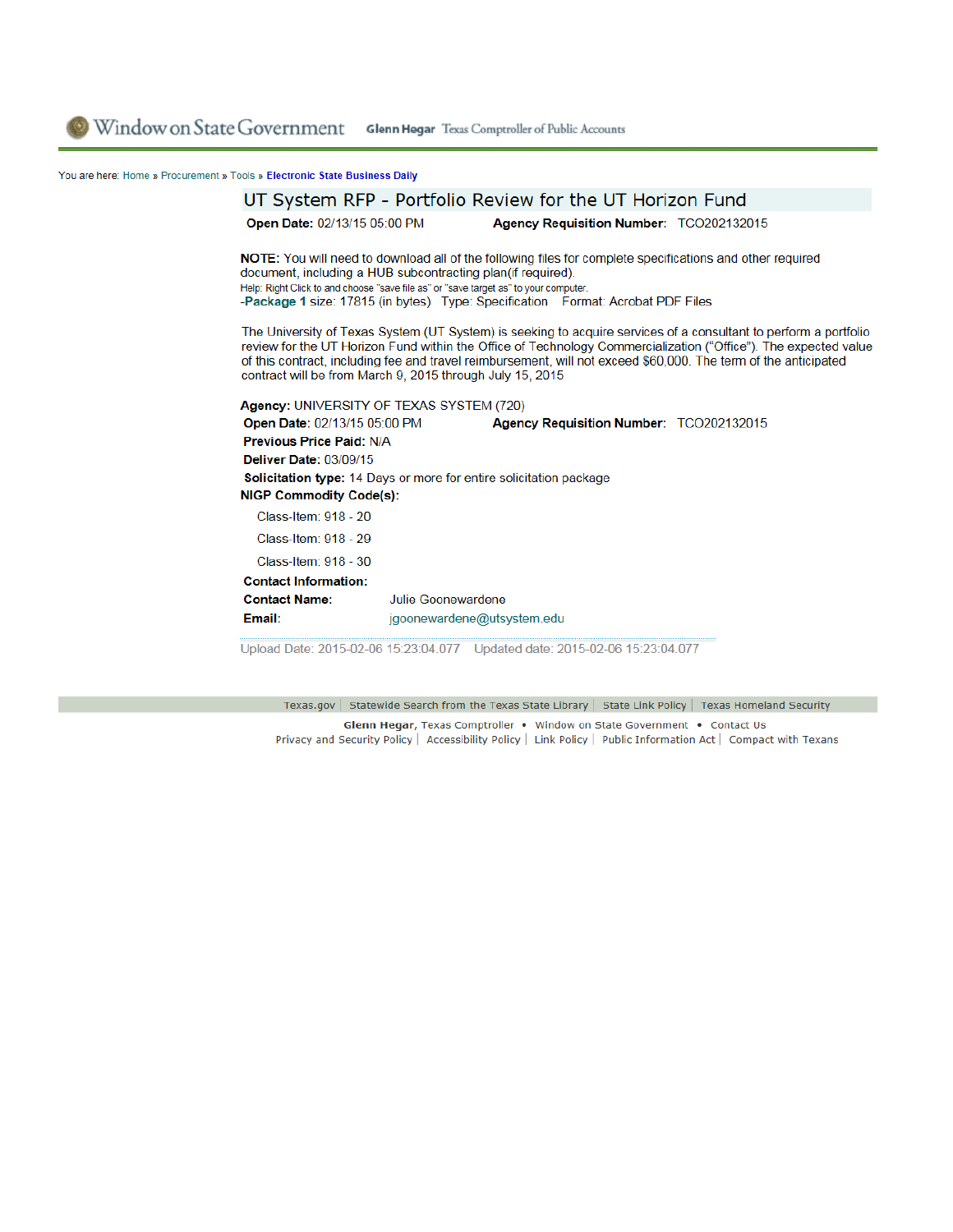## **The University of Texas System Request for Proposal for A Portfolio Review for the UT Horizon Fund RFP #TCO202132015**

 **Overview**. In this Request for Proposal (**RFP**), The University of Texas System (**UT System**) is seeking to acquire services of a consultant to perform a portfolio review for the UT Horizon Fund within the Office of Technology Commercialization ("Office"). The expected value of this contract, including fee and travel reimbursement, will not exceed \$60,000. The term of the anticipated contract will be from March 9, 2015 through July 15, 2015.

**Scope of Work**. UT System is seeking to have a consultant (**Consultant**) provide a written review and analysis of the selected portfolio companies within the UT Horizon Fund to be completed no later than July 15, 2015, a written review of each company will include but will not be limited to a current analysis of the technology specific to the current status of the marketplace, other investments that have occurred in related space(s), and company exits that have occurred in related market areas, and an analysis of any additional non-financial support that can be provided by the UT Horizon Fund team. The target audience for this effort is the leadership of the Office of Technology Commercialization and other related UT System executive leadership. At a minimum, the review will include:

- 1. A written analysis of the company technology as related to current market conditions;
- 2. Analysis of current investment activity in the related market space. Both new investments and company exits;
- 3. A creation of a template so that additional analysis can be performed by internal UT System staff;
- 4. Analysis of current reporting analytics for each company;

Consultant must be prepared to meet and discuss its input with UT System representatives at a UT System facility in Austin, Texas.

**Specifications.** Any proposed Consultant (**proposer**) submitting an offer in response to this RFP must provide the following:

- 1. proposer's legal name, including type of entity (individual, partnership, corporation, etc.), address and other contact information;
- 2. background information regarding the proposer, including the number of years in business and the number of employees;
- 3. information regarding the qualifications, education, and experience of the team members proposed to conduct the requested services, including information to assist UT System in assessing the proposer's familiarity with evaluating early stage companies;
- 4. the proposer's approach to accomplishing the stated scope of work;
- 5. the fees to be charged for providing services;
- 6. the earliest date by which the proposer could begin providing the services;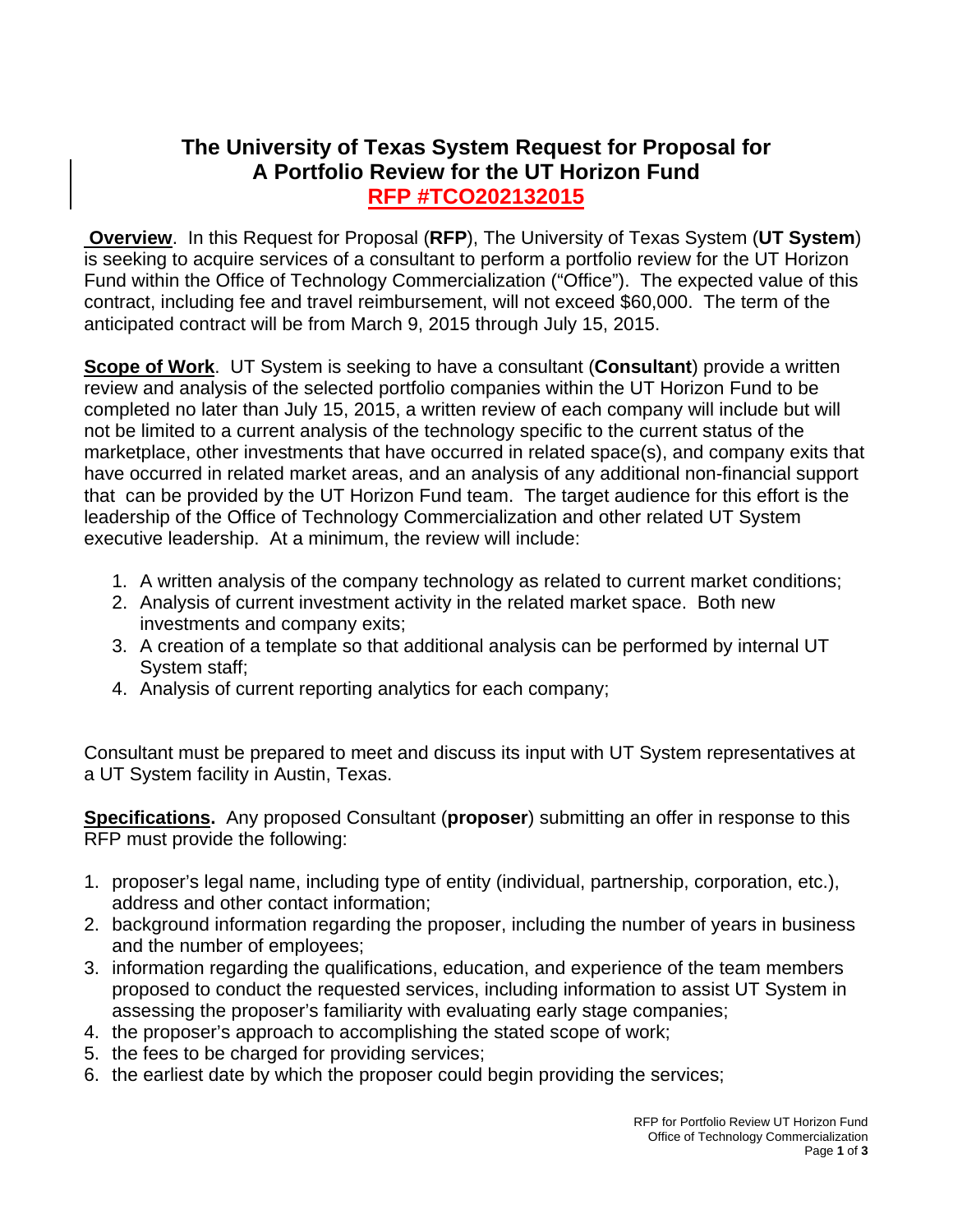- 7. a list of three client references, including any complex institutions or systems of higher education for which proposer has provided services;
- 8. any unique benefits the proposer would offer UT System, and any other information proposer desires UT System to consider in connection with proposer's offer;
- 9. information to assist UT System in assessing the proposer's experience performing the requested services for other complex institutions or systems of higher education;
- 10. information to assist UT System in assessing whether the proposer will be impartial in the performance of the requested services;
- 11. information to assist UT System in assessing whether the proposer will have any conflicts of interest in performing the requested services;
- 12. information to assist UT System in assessing the overall cost to UT System for the requested services;
- 13. information regarding any prompt payment discount offered by proposer (UT System's standard payment terms for services are Net 30 days); and
- 14. information to assist UT System in assessing proposer's capability to perform the requested services.

**Selection Process.** UT System may select the successful proposal(s) on the basis of the proposals initially submitted, without discussion, clarification or modification. In the alternative, UT System may select the successful proposal(s) on the basis of negotiation with the proposers. In conducting any negotiations, UT System will avoid disclosing the contents of competing offers.

UT System is not obligated to select the proposer offering the most attractive economic terms if that proposer is not the most advantageous to UT System overall, as determined by UT System.

UT System reserves the right to (a) enter into a contract for all or any portion of the requirements and specifications set forth in this RFP with one or more proposers, (b) reject any and all offers and re-solicit offers, or (c) reject any and all offers and temporarily or permanently abandon this selection process, if deemed to be in the best interests of UT System. UT System will maintain in its files concerning this RFP a written record of the basis upon which a selection, if any, is made by UT System. UT System reserves the right to accept or reject any or all offers, waive any formalities, procedural requirements, or minor technical inconsistencies, and delete any requirement or specification from this RFP when deemed to be in UT System's best interest.

## **Criteria for Selection.**

The successful proposal(s), if any, will be the proposal(s) submitted in response to this RFP, by the Submittal Deadline that is the most advantageous to UT System. The criteria to be considered by UT System in evaluating offers will be the proposer's demonstrated competence, knowledge and qualifications and the reasonableness of the proposer's fee.

Proposals will be evaluated by UT System personnel. The selection of the successful proposal, if any, will be based on the information provided by proposer in its offer. UT System